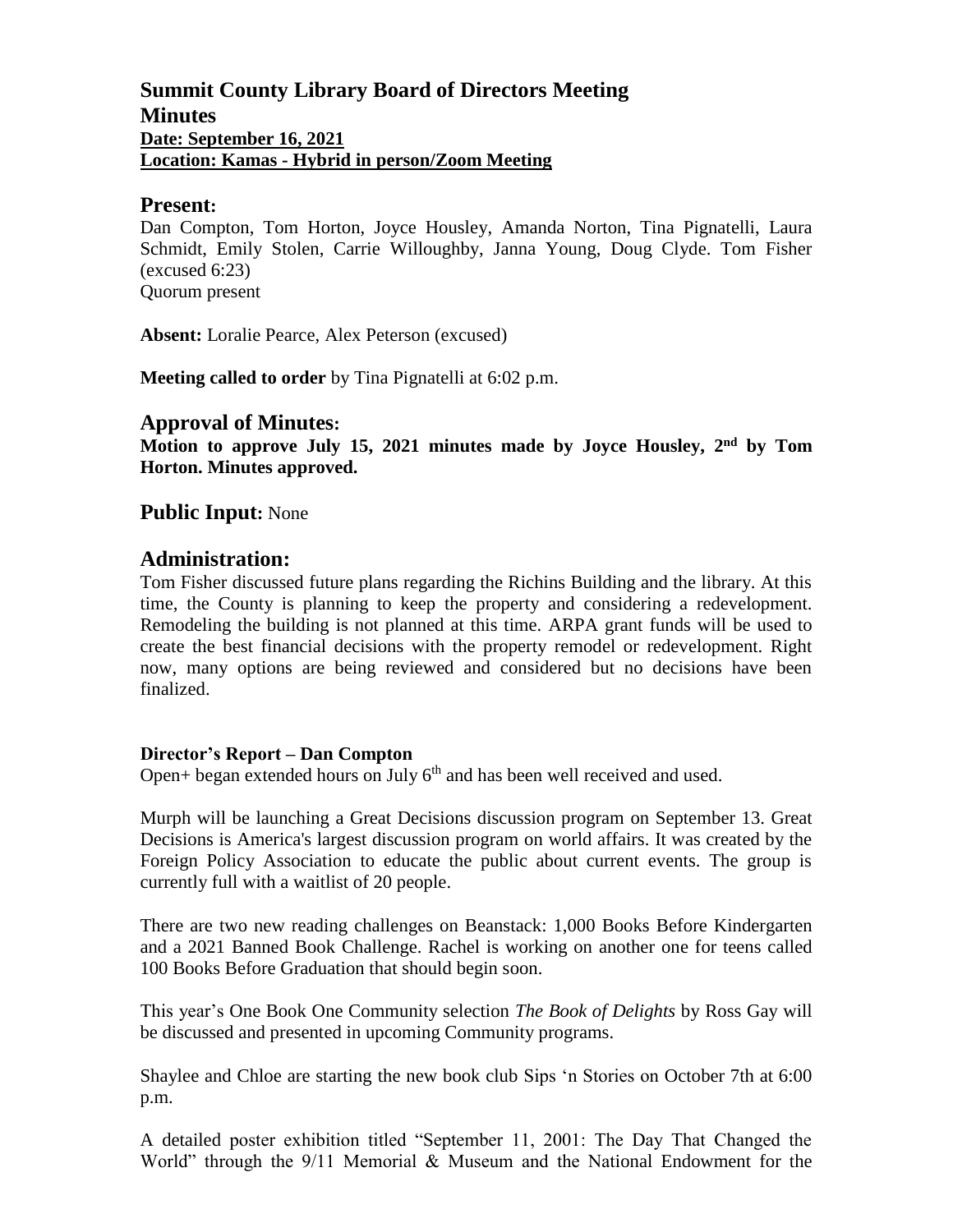Humanities is displayed in both Kimball Junction and Kamas library branches. Additional posters for local individuals to write their own personal experiences are available.

Story times, Book reports, and craft ideas will continue virtually due to Covid uncertainty and rising community infection numbers.

The Friends of the Summit County Library will be having the Used Book Sale on Thursday, November 18 through Saturday, November 20.

Budget documents were due on August 3. The library budget was presented to the Budget Committee on August 16, but their recommendations are not back yet. As a matter of form, the budget will need to be voted on by the board.

## **Motion to accept the 2022 Library budget as presented to the County Budget Committee made by Tom Horton, 2nd by Emily Stolen. All in favor. Motion approved.**

We recently hired two new Library Clerks at the Kimball Junction Branch: Holly Gibson and Amber Moore-Barcus.

Utopia Fiber will be connecting fiber to the Kimball Junction Branch building and will be the new vendor through the Utah Education Network for high-speed internet. Coalvile and Kamas will remain with Allwest.

Lisa Wilkinson, the County's ARPA Grants Coordinator is exploring some possible sources of funding to replace the Bookmobile and/or a book locker for the Kamas Valley.

## **Report Accepted**

#### **Old Business: None**

## **Committees:**

Governance and Education Chair Emily Stolen brought up a teaching scenario regarding a patron concern about a library offering. If a library patron complains about an item, there is a protocol in place. There is a form available for any individual to fill out if they have a concern about an item, display, or offering from the library. When this form is filled out regarding the item in question, the form is given to the Library Director. Dan then has one week to contact the individual. The patron will be informed of the next steps that will be taken to address their concern and what they can do. At the next Library Board meeting, the Library Board will make a decision to determine what to do with the item in question. The protocol that is in place protects library staff from being required to make these difficult decisions on the spot.

#### **Strategic Planning and Marketing**

Library staff and the Board Strategic Planning Committee met with Maddy Shear on Monday, August 23. The Strategic Plan was revised and will be ready for approval as a final draft at the November Board meeting containing a timeline, achievements, and specific goals.